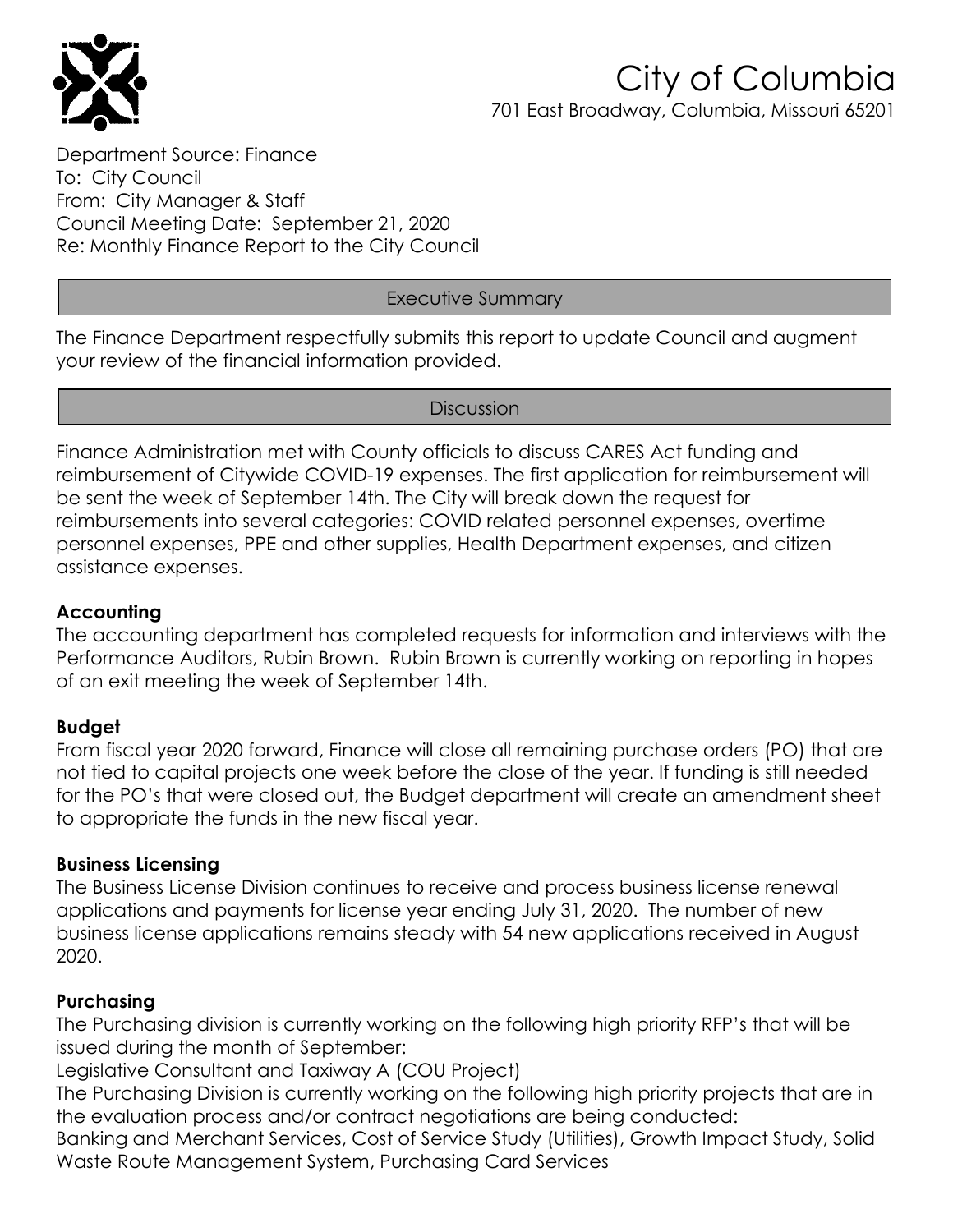

## City of Columbia

701 East Broadway, Columbia, Missouri 65201

As of the first week of September, the Purchasing Division have/are working on 164 total bid/contract events for Fiscal Year 2020. In Fiscal Year 2019, 146 bid/contract events were conducted/completed in the entire fiscal year.

#### **Treasury**

As a follow-up from last month, the Treasury Division opened a formal business project with the City's PMO office to explore system integration options for a more automated deposit entry process. The project will start with 4 City Divisions that utilize unique and custom software, and integrate the daily deposit process into Munis, thereby eliminating dual entry between systems.

Also in the works, the Treasury Division recently coordinated with Purchasing for two major department RFPs: one for Armored Car Services for the City and one for the City's Bank & Merchant Services providers. Those bid reviews are in process and will conclude soon. As we close out the fiscal year, the Division has been working with Accounting to ensure a smooth and improved cash reconciliation process, and are working with the Finance Department leadership to develop cash receipt and entry policy for City-wide use.

#### **Refunding Bond Savings**

Finance Staff has put together the savings for all bond refunding's from 2010 to the present. From 2010-2020 these refinancing have saved the City \$4,409,568. In future years, these refinancing's have reduced the debt payments by \$63,985,495. Please see the attached documentation for more information.

Fiscal Impact

Short-Term Impact: N/A Long-Term Impact: N/A

Strategic & Comprehensive Plan Impact

[Strategic Plan](http://www.gocolumbiamo.com/city-manager/) Impacts:

Primary Impact: Operational Excellence, Secondary Impact: Secondary, Tertiary Impact: **Tertiary** 

[Comprehensive Plan Impacts:](http://www.gocolumbiamo.com/community_development/comprehensive_plan/documents/ColumbiaImagined-FINAL.pdf) 

Primary Impact: Not Applicable, Secondary Impact: Secondary, Tertiary Impact: Tertiary